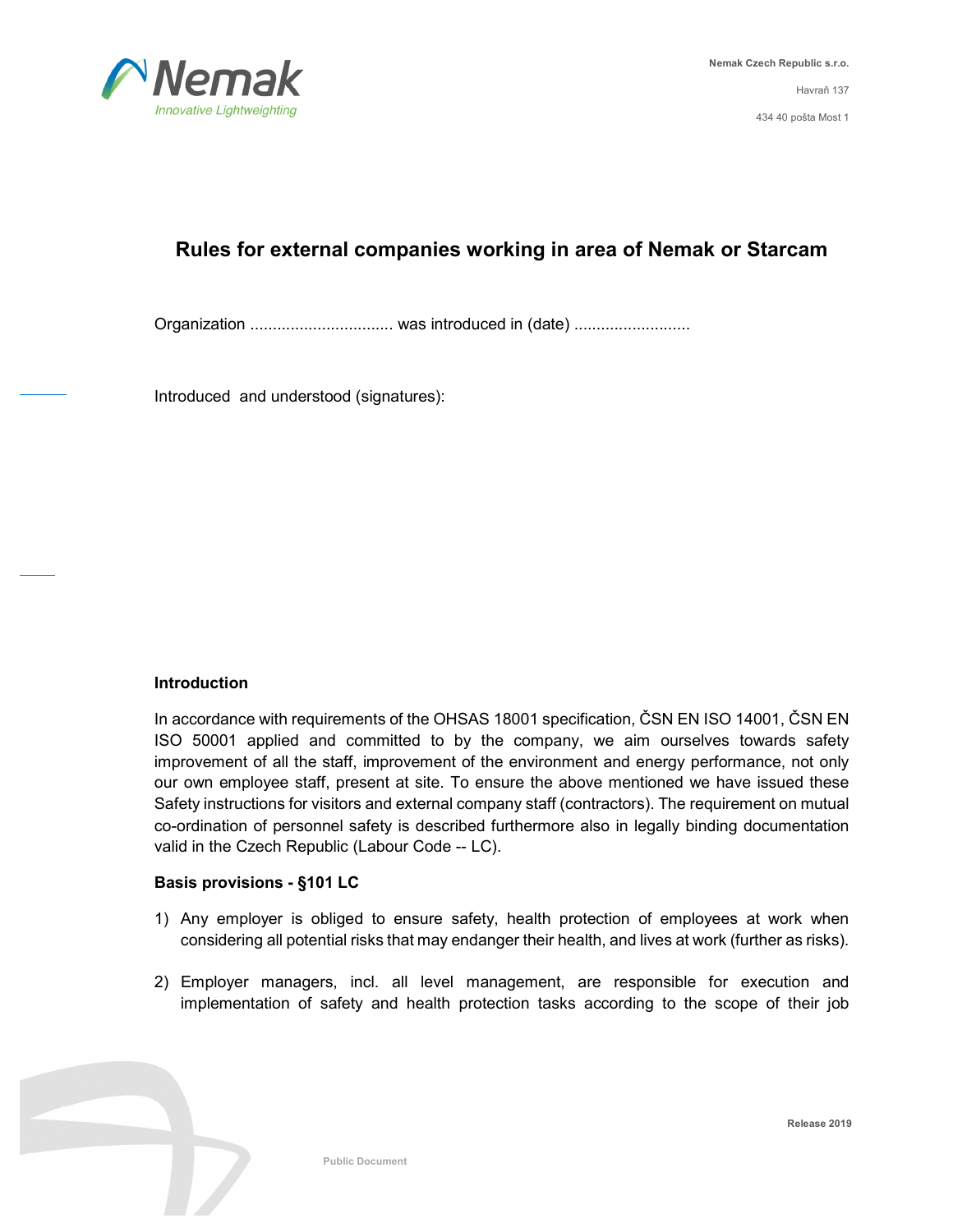

functions. These tasks are classified as inseparable part of their job duties and descriptions and are equal to any other tasks they execute.

- 3) In the case when employees of two and more external companies (contractors) execute their work at the same workplace, the **employers are obliged to inform each other in written**  about potential risks as well as measures for protection from their incidence, which are relevant to work operation and workplace, and co-operate on safety and health protection assurance for all employees on workplace. Based on written agreement of participated employers coordinates pursuance of measures for employee's safety and health protection and procedures for their assuring by this agreement entrusted employer.
- 4) Each of employers mentioned in article 3 is due to
	- a) ensure organizing, coordination and pursuance of his activities and work of his employees in such a way that employees of other employer will be protected too,
	- b) enough and without delay inform union or employees representative for health and safety, and if there are not, he has to inform his employees about risks and measures which he got from other employers.
- 5) The employer's obligation on health and safety protection assurance covers **all individuals**, who are present at site while the employer is aware of their presence.

# **The most serious hazards**

- potential risks relevant to the **internal transport system (**fork lifts, vans, lorries, trucks, and passenger cars);
- potential risk relevant to manipulations with **container mainly with melted alumina** in the hall, with the use of fork lifts (spill over, catch by the forklift, melted alumina splashing out);
- potential risk of **natural gas explosion** when released to the atmosphere;
- potential risk relevant to hot surface of aluminium melting furnace;
- potential risk of **dangerous chemicals** asphyxiation (resin and amine store, casting line);
- potential risk of **slip and fall** when walking on **the residual sand** in the surrounding of the cores feed section of the casting line;
- potential risks relevant to **noise** and limited communication abilities (finalizing section, casting line, melting furnace);

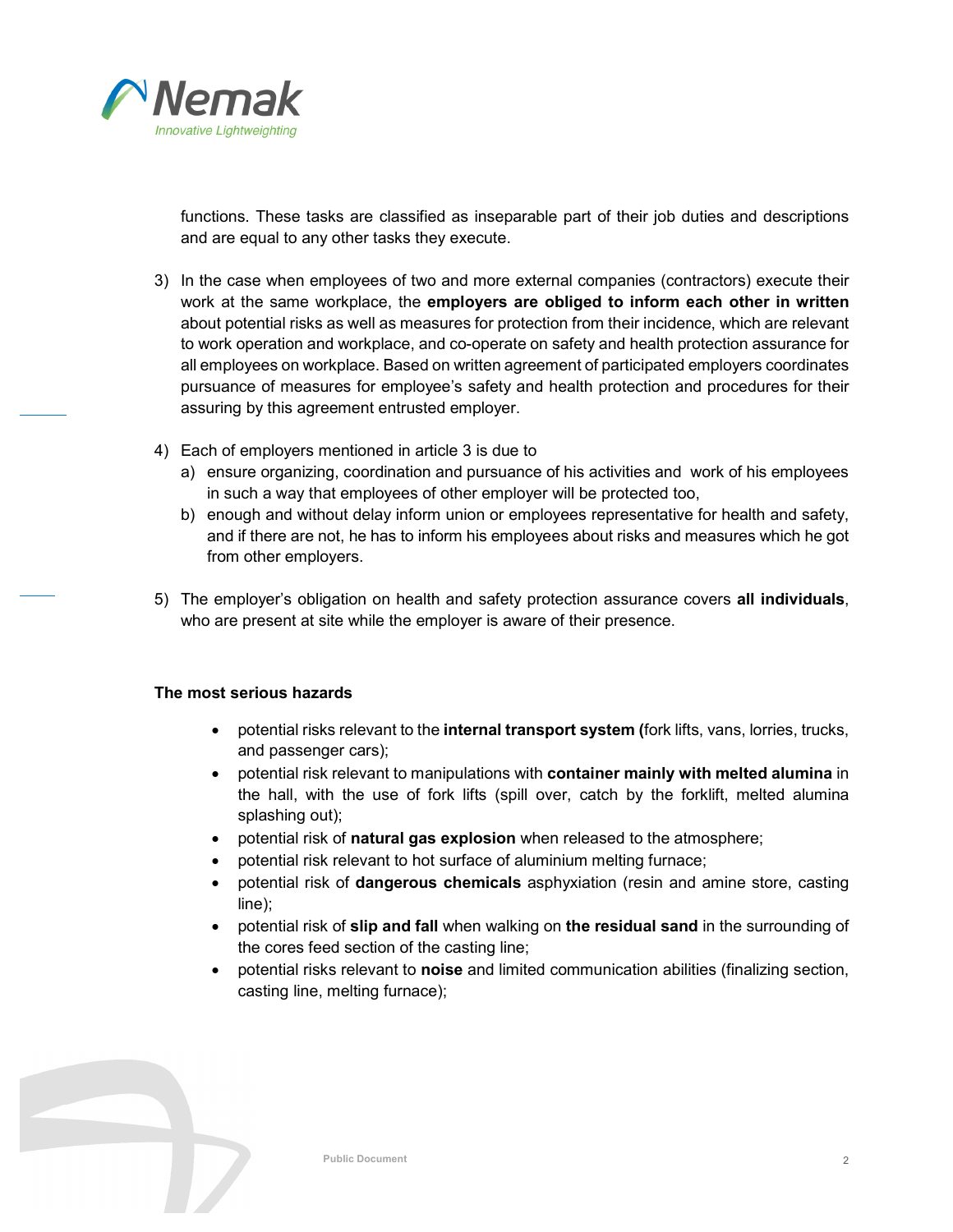

• potential risk of **electrical burn injury** in case of wrong manipulation with electrical equipment or equipment which runs on electricity or in case of electricity supply interruption (cutting, drilling the el. cables etc.).

#### **Basic rules for contractors**

Contractor firm employees are obliged to:

- respect instructions issued by company management members, by company employee, who was appointed as responsible person (or authorized representative), company personnel responsible for safety and environment
- every day the work can be started upon **contacting** the authorized representative and/ or the site manager, or upon issuing the **Work Permit in written,** which is issued by the authorized personnel for such work;
- respect instructions issued by plant managers or shift masters(foremen) operating in relevant area
- not bringing any alcohol or other toxic means into the fenced area;
- not enter the fenced area when influenced by alcohol or other toxic materials
- in case of alcohol or other toxic materials consumption suspicion undergo breath analysis which can be ordered to them by an authorized representative of company, or optionally undergo a medical examination;
- to undergo a random check of vehicles, car boots and bags;
- any work to be executed within the fenced area of company can be done only by staff who is competent for the work , incl. professional qualification and training and physical fitness, on the day when the work is done;
- contractor staff must be trained on requirements of Part no. V of the Labour Code (§§ 101 - 108);
- the contractor firm is obliged to submit a documentation which is a proved evidence of qualification and health condition adherence any time when requested;
- contractor staff is obliged to keep the cards confirming they are able to perform the work always with them;
- contractor firm ensures an assistance of fire-watch teams in case of hot work (work with higher potential risk of fire) using own and properly trained staff;
- it is prohibited to make any obstructions in escape routes and emergency exists, access to distribution systems, electricity network, control panels, closing /blocking equipment and valves, portable or wheeled fire extinguishers, by storing any material;

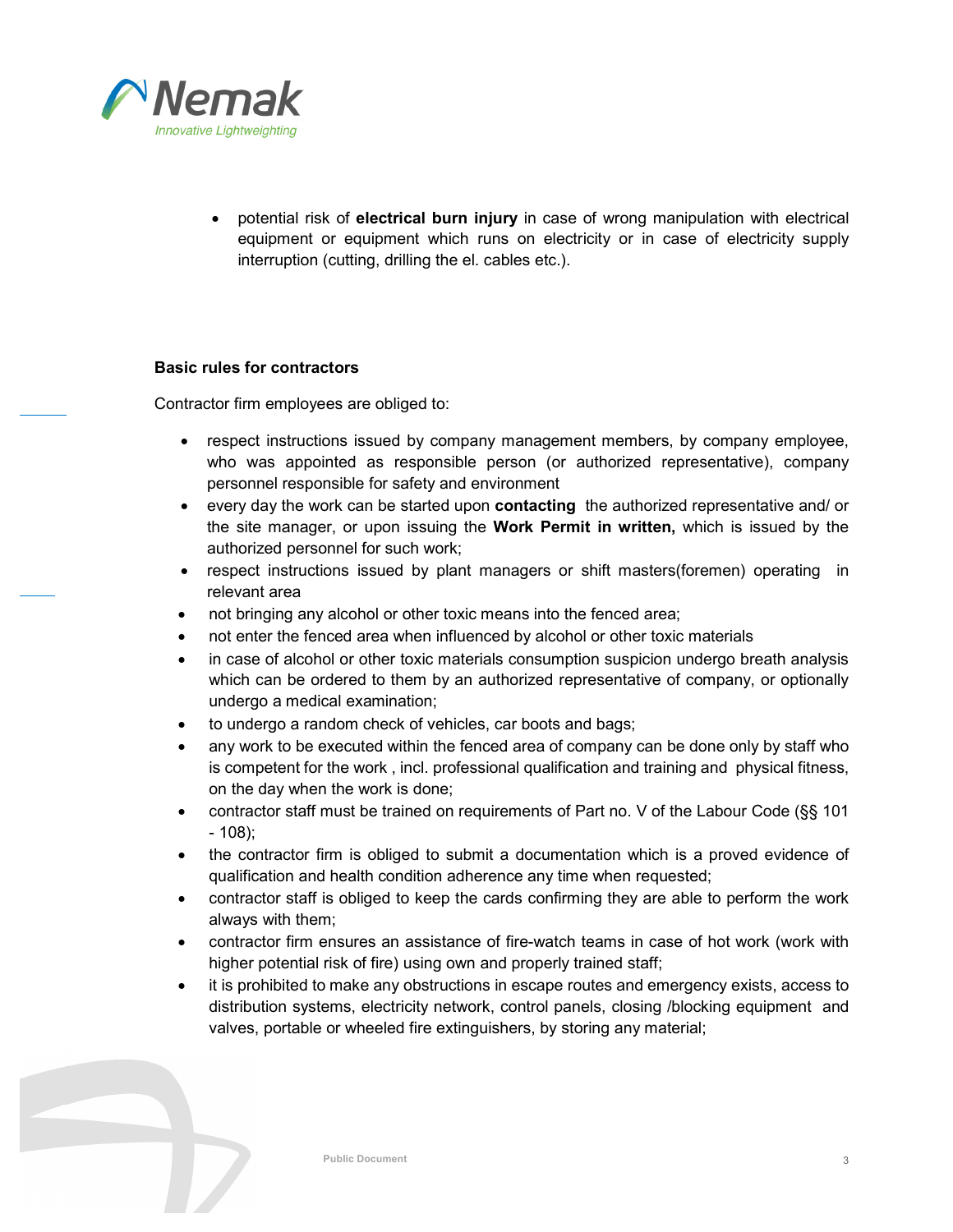

- to get aware of the Fire-alarm procedures prior starting any work at site;
- in case of fire follow Fire-alarm procedures;
- to respect the ban on use of any electrical appliances that are not necessary for completion of the agreed/ordered work;
- to fulfil the duty to inform the authorized representative of company in written and sufficiently in advance about all the activities to be launched by the contractor at the site that may have a negative influence on safety of personnel and work environment at site as well as on safety of technical equipment and fire prevention;
- contractor firm is obliged to nominate an authorized person for each independent group of staff working at site who will run any discussions and negotiations with company authorized representative;
- the maximum speed limit in the fenced area of company is 20 km/h, in place of truck scale and inside buildings is 5 km/h;
- while walking in the fenced area and halls of company pay maximum attention to the internal transport activities (lorries and forklifts) and to the technology equipment operation (casting line, melting and maintaining furnace);
- contractor car/vehicle entry into the fenced area is allowed only for material loading/unloading purposes;
- entry of contractor firm management cars in order to execute checks, supervisions etc. is prohibited, an exception from this rule can be given only by company management member, safety and fire prevention responsible staff or authorized representative;
- contractor cars can park only on places designed for this purpose;

# **All activities performed only on Work Permit,**

- hot work:
- work generating heat when done in explosive zones /fire zones;
- crane and lifting equipment work;
- work which necessitates to secure part of production lines, or technology equipment against start up, does not include total periodical shut-down work;
- work necessitating for entry into confined space (sand silos)
- electrical equipment work
- work at height or depth of the free
- excavation works
- installation or removal of heavy building construction parts
- work with source of ionizing radiation

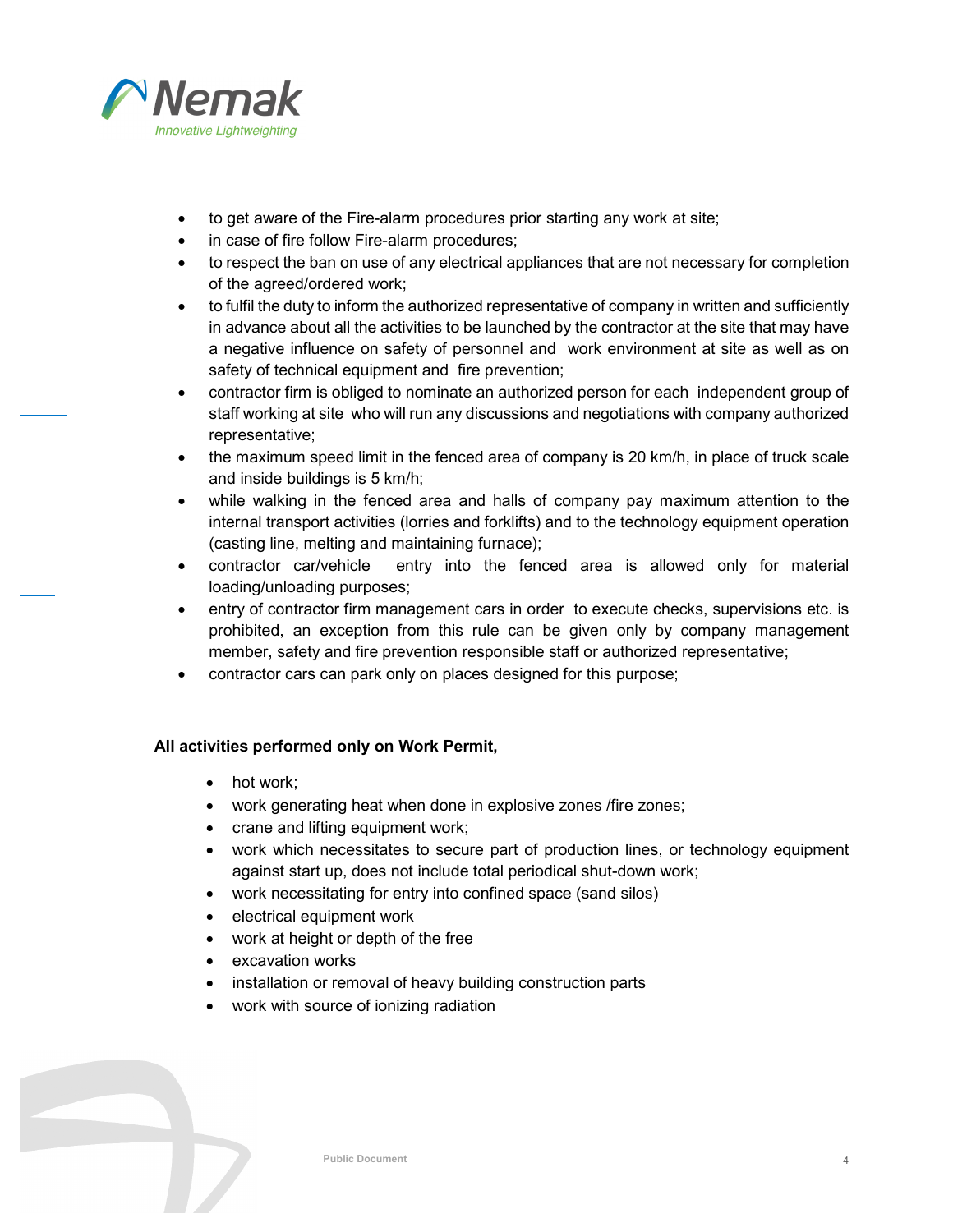

The work permit is issued by an authorized representative or by HSFP authorized person, when they are not present and the work cannot be delayed the permit may be issued by the production plant manager.

The work permit must be issued and signed on form, which is generated by RISCON software. The work permit has to be issued every time before start of work.

No written work permit shall be issued in the case that the workplace or building place was handover to external company. Provable handover of the workplace is done by writing to diary of building or by special form.

#### **Minimum requirements on personal protective equipment (PPE)**

- safety glasses
- safety overall
- safety shoes cat. S1 or higher
- hearing protection (earplugs or earpieces)
- reflective vest
- ears protector

# **Duties and obligations carry over onto subcontractors**

- when contractor hires any subcontractor for the work all the safety duties and obligations must be transferred also on the subcontractor in written;
- the primary contractor is obliged to prove a written evidence of the above on request;
- the primary contractor is always liable for any damage occurred to the company, the liability for damage based on contractor/subcontractor relationship is subject to individual conditions negotiated by the two parties.

# **Basic tools and equipment**

- contractor is obliged to use the following basic tools and equipment when executing work at company site:
	- equipment, tools, and instruments,

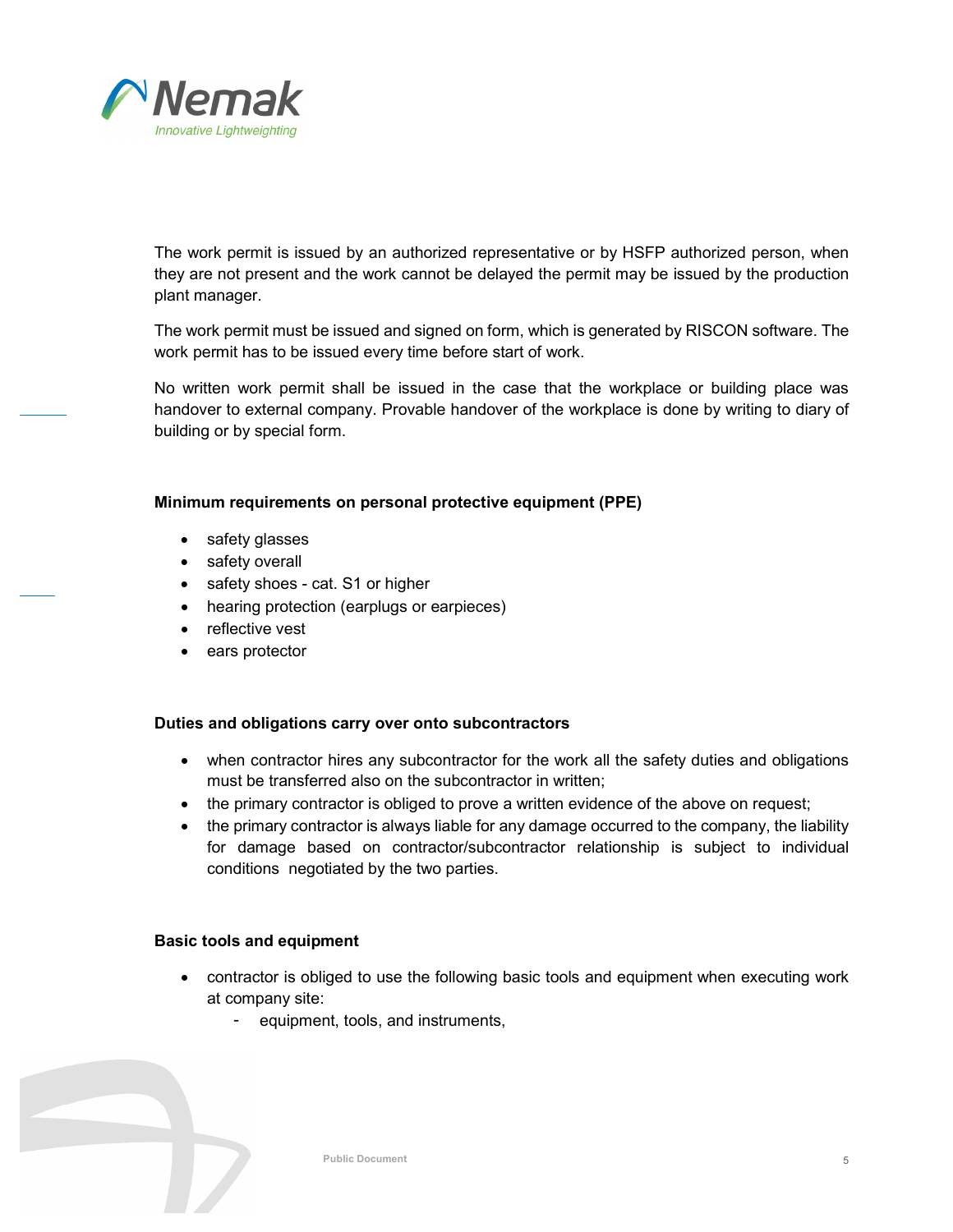

- fire-extinguishers when doing hot work,
- ladders, double ladders, wheel- barrows,
- other accessories (meters, devices etc.),technical gas when needed according to the agreed contract
- safety marking tools (workplace limitation/rope-fencing etc.)
- the above mentioned basic tools and equipment must correspond with conditions and environment to be used in;
- Machinery, equipment, tools and transport vehicles of supplier must be kept clean and in good condition.
- when company resources are needed for execution of the agreed work (e.g. cranes, forklifts etc.) this requirement must be discussed and approved by company authorized representative

# **Safety announcement forms**

Based on characteristic of the pre-agreed work the contractor is obliged to ensure proper adherence and implementation of safety announcement and marking rules for safety communication:

- safety signs
	- warning
	- prohibition
	- instruction
	- safety equipment ( barriers, shields, ropes etc.)
- proper marking of containers according to the type of hazardous chemicals contained in;
- light signals on equipment and machines (buffers);
- sirens and other sound signals.

# **Rules for movement and stay**

- contractor staff is not allowed to enter any workplace where it is not necessary to enter it in order to execute the agreed work;
- contractor staff is obliged to use only the marked roads and routes, both inside and outside of the hall, or a route as specified by the authorized representative or by the HSFP person in order to access the workplace;

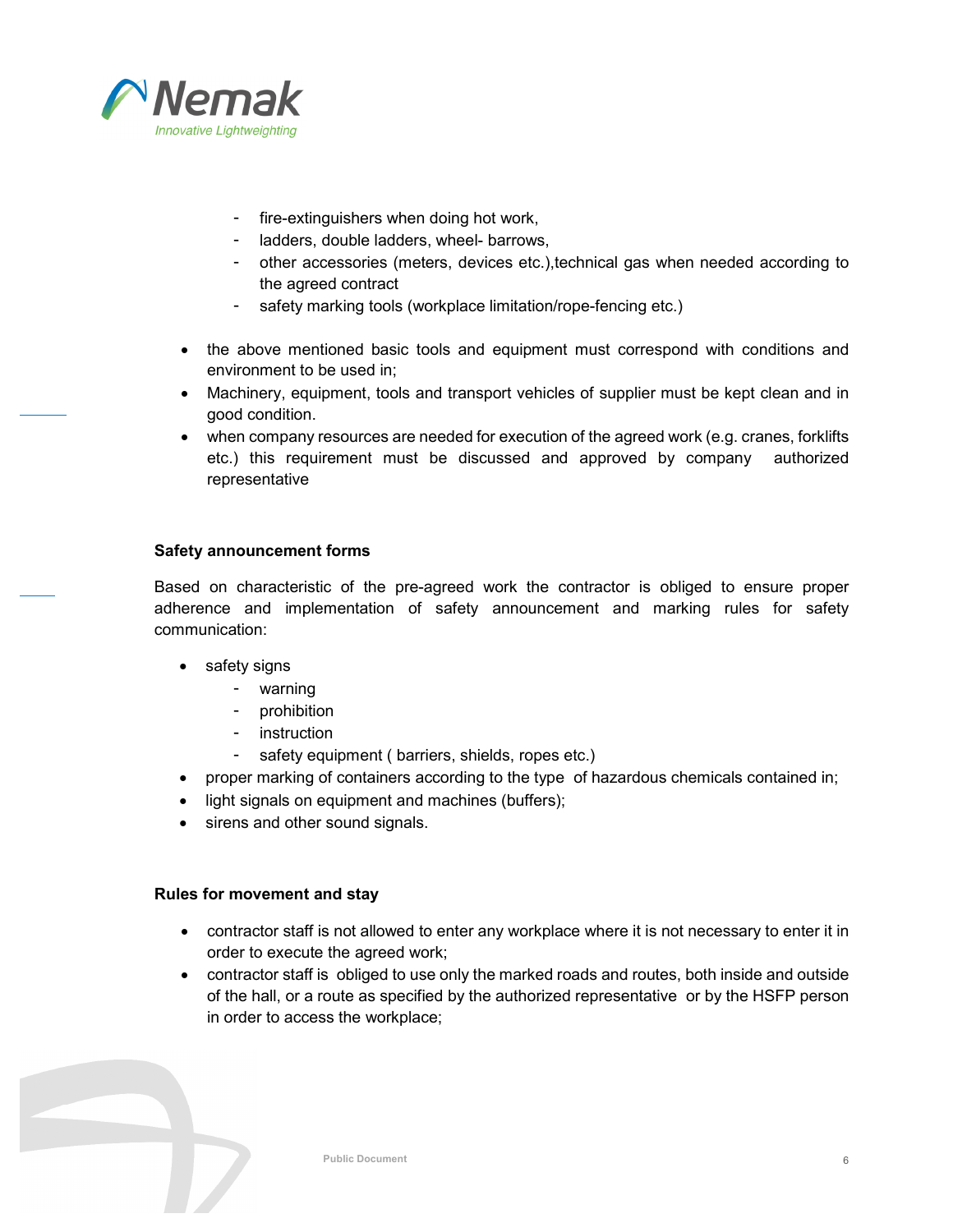

- contractor staff is not allowed to use any shortcuts when coming to/leaving from the agreed workplace through operation site or manipulation areas round the machines and /or through the storage facilities - round the storage pallets, where they are not allowed to.
- Products, materials and services of supplier must be ensured and protected against pollution of the environment (water, air pollution, dusting, spillage etc.)

# **Hazardous chemicals import and storing**

- the contractor firm is prohibited to import any hazardous chemicals classified as chemicals with one or more hazardous characteristics, to the site (Act no. 350/2011 coll.)
- any exceptions from the above mentioned ban must be agreed upon in a written contract, when such chemicals are necessary for the pre-agreed job
- in case of importing any hazardous chemicals at site by the contractor the authorized person of contractor must have safety data sheets of all such chemicals available with him/her at the site as well, there is an exception from this rule which covers chemicals imported or carried into the site in quantities smaller than 5 litres (kg) and gas needed for welding;
- the chemicals that have been imported to the site by the contractor and have not been consumed during the same work day must be removed from the site, or stored at a place designed for such purpose, upon completion of the work by the contractor on the same day . Any place designed for storing of such chemicals must be recorded in operation documents and must adhere to the requirements on chemicals storing and handling , its quantity must never exceed the above mentioned limits;
- contractor is obliged to ensure safe storage of such chemicals, there must never be stored chemicals, which may react together, at one place, meaning chemical reaction which may endanger human health and lives or company assets;
- It is prohibited to store any empty and not clean packaging, and wrapping from the chemicals that had been used here before within the fenced area of company, contractor is obliged to remove the used wrapping etc. from the fenced site on the same day when drained empty;
- any containers, or barrels containing hazardous chemicals and imported in the fenced area of company by the contractor must adhere to technical requirements and conditions relevant to the type of chemical contained in it. Marking of such containers must be done according to the legally binding documentation valid in the Czech republic;
- during use of chemicals it is prohibited to store the chemicals in other than the original type of containers, drums, barrels and wrapping.
- •

# **Waste handling and disposal**